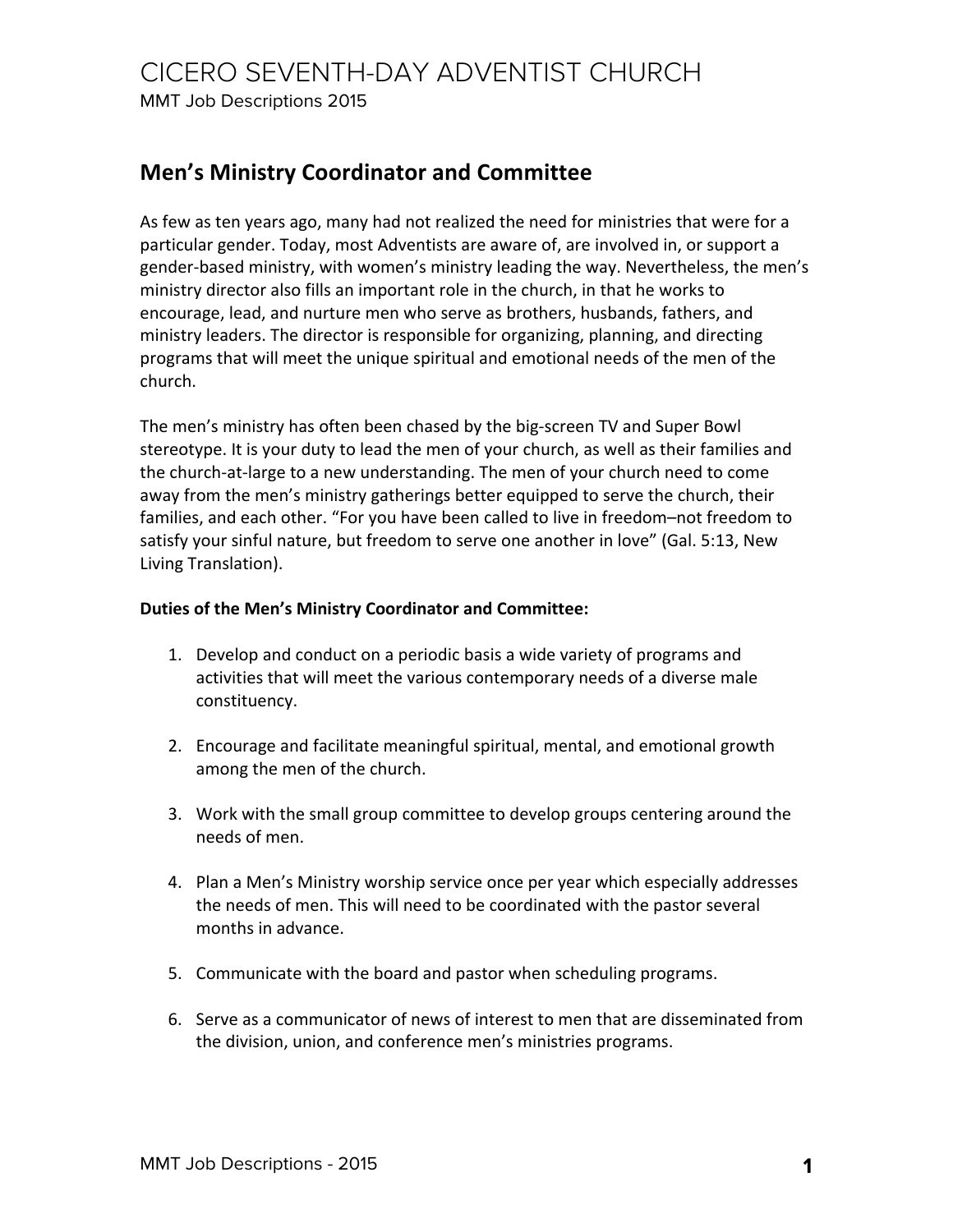# CICERO SEVENTH-DAY ADVENTIST CHURCH

MMT Job Descriptions 2015

## **Spiritual Gifts Desired:**

- Encouragement
- Administration
- Shepherding

### **Resource Materials**

The following resources are recommended for your ministry. You can purchase these by calling AdventSource (800-328-0525), the Adventist Book Center (800-765-6955) or your local Christian bookstore.

- 1. 600 Minutes With God, Dick Duerksen/Ray Dabrowski, eds, AdvenTalk Media. 200 (3-minute) devotionals written by Christian men for Christian men. Personal, direct, humorous and pointed. Each page will challenge you in your personal Christian growth.
- 2. *Expect Great Things: How to Be a Happy, Growing Christian, by Richard O'Ffill.* A template for successful Christian living, with the goal of being like Jesus.
- 3. Follow Me: How to Walk With Jesus, by Miraslov Kis. With sensitive sketches of people whose lives were transformed when they met Jesus, the author gives us new eyes, and then explores the implications of following Jesus.
- 4. Leap Over A Wall, by Eugene Peterson. Through the story of David, Peterson suggests new and powerful possibilities for how you can live as God's best friend today.
- 5. *Temptations Men Face, by Tom L. Eisenman.* Straightforward talk on money, affairs, perfectionism and insensitivity. How do men experience common temptations and what can be done about them? Insights into a man's perspective on these and other tough issues.
- 6. *Then Men Think Private Thoughts, by Gordon McDonald*. If you have ever questioned your personal value, wondered how God can use you better, tried to evaluate your success as father or husband, this book will encourage you. McDonald, with almost painful honesty, shows how to peel away your selfishness and see what God is eager to do in you.

#### **Website**

1. The North American Division Men's Ministry site (www.emale.org) has information on how to start a men's ministry group, offers confidential counseling, and lists resources for men and ministry leaders.